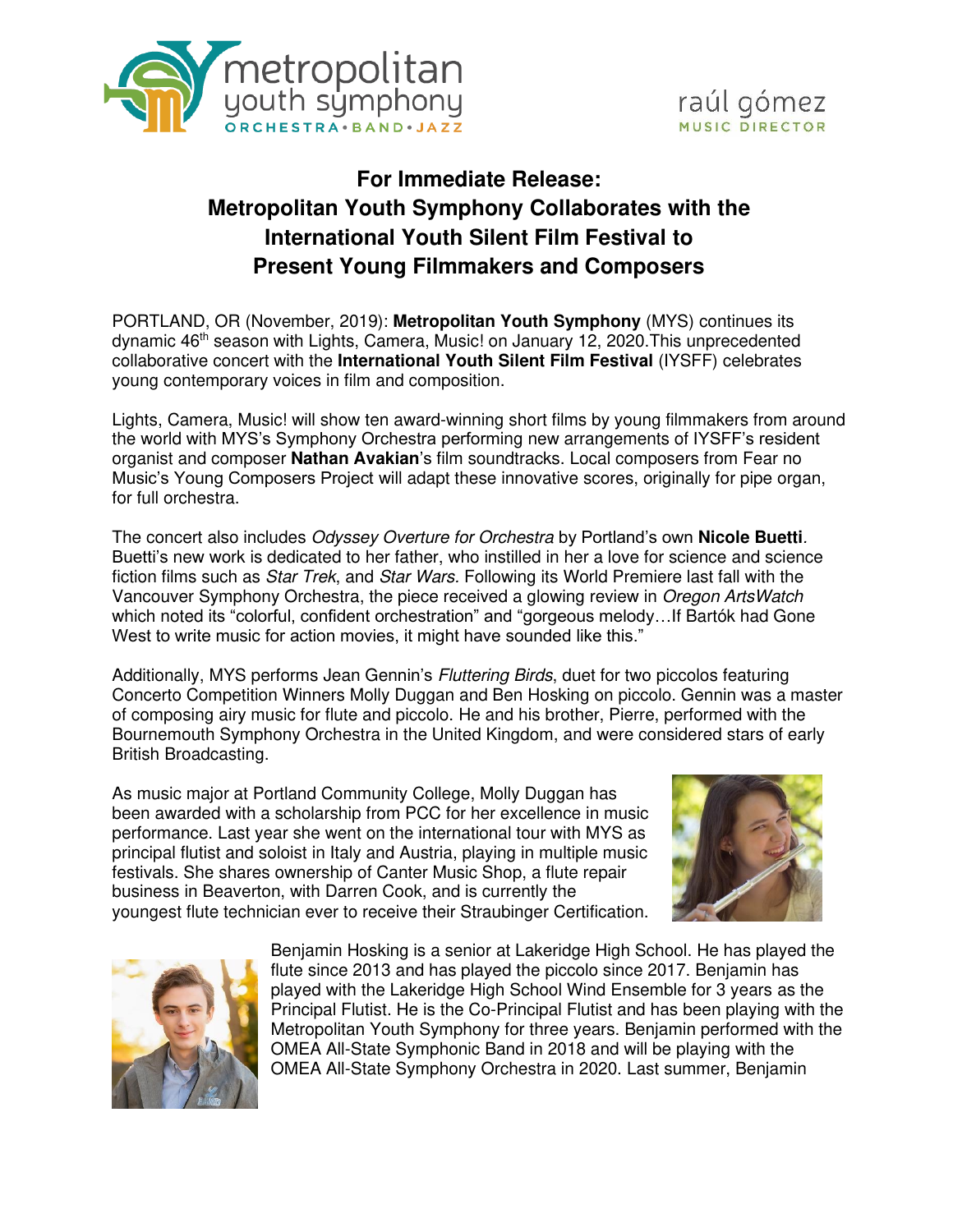participated in the MYS Italy/Austria tour, performing in venues across Italy and Austria.

The concert closes with 'Hooray for Hollywood,' an artfully constructed film music medley that culminates an evening filled with old Hollywood charm. The overture features musical quotes including "There's No Business Like Show Business," "That's Entertainment" and many more.

#### **WHAT:**

LIGHTS, CAMERA, MUSIC!

#### **WHEN/WHERE:**

Sunday, January 12, 2020 at 7:30 pm ǀ The Newmark Theatre

## **PROGRAM:**

Nicole Buetti, Odyssey Overture for Orchestra Jean Gennin, *Fluttering Birds, duet for two piccolos*; featuring Molly Duggan and Ben Hosking Nathan Avakian, film soundtracks, arranged by Young Composers Project students "Hooray for Hollywood," Overture

## **TICKETS:**

Tickets: \$5-\$38 at [playmys.org](http://www.playmys.org/) or call 503-239-4566

Jon "JP" Palanuk founded the **International Youth Silent Film Festival** in 2009 after attending a live theatre organ concert which inspired him to "create a competition where young filmmakers can create their own silent movies." Filmmakers are all under 20 years old and use one of seven original musical themes composed for the festival by Nathan Avakian. The Festival has grown over the past eight years to include international submissions and screenings across the United States, with the annual Portland award show taking place at The Hollywood Theatre.

Last season, MYS launched **The Authentic Voice** series in partnership with **Fear No Music**'s Young Composers Project. The partnership gives young composers an opportunity to write for and hear their work performed by full symphony orchestra, while giving ensemble musicians a chance to play never performed music by their peers. "By way of the unprecedented opportunity that this program provides, Portland is becoming a leader in the development of the next generation of composers." (Jeff Payne, founder of the Young Composers Project)

With a foundational commitment to access, the **Metropolitan Youth Symphony** educates, develops and promotes over 500 young musicians of all ages and levels of experience each year in one of the nation's largest youth orchestra programs. Operating fourteen ensembles at beginning to advanced levels including orchestra, band, percussion, and jazz, MYS nurtures the whole musician, providing theory classes, instrumental coaching, small groups, and opportunities to collaborate with performers across artistic disciplines. Committed to providing students with a wide range of artistic experiences, MYS partners with diverse organizations from around the community and beyond. Past collaborators include Oregon Symphony Maestro Carlos Kalmar and members of the Oregon Symphony, Mariachi Una Voz (Hillsboro) and Mariachi Tradición (Forest Grove), composer Gabriela Lena Frank, the Grammy nominated chamber ensemble A Far Cry, Friends of Chamber Music and the Brooklyn-based PROJECT Trio, YOA Orchestra of the Americas, BodyVox's Junior Artist Generator, and Oregon International Ballet Academy.